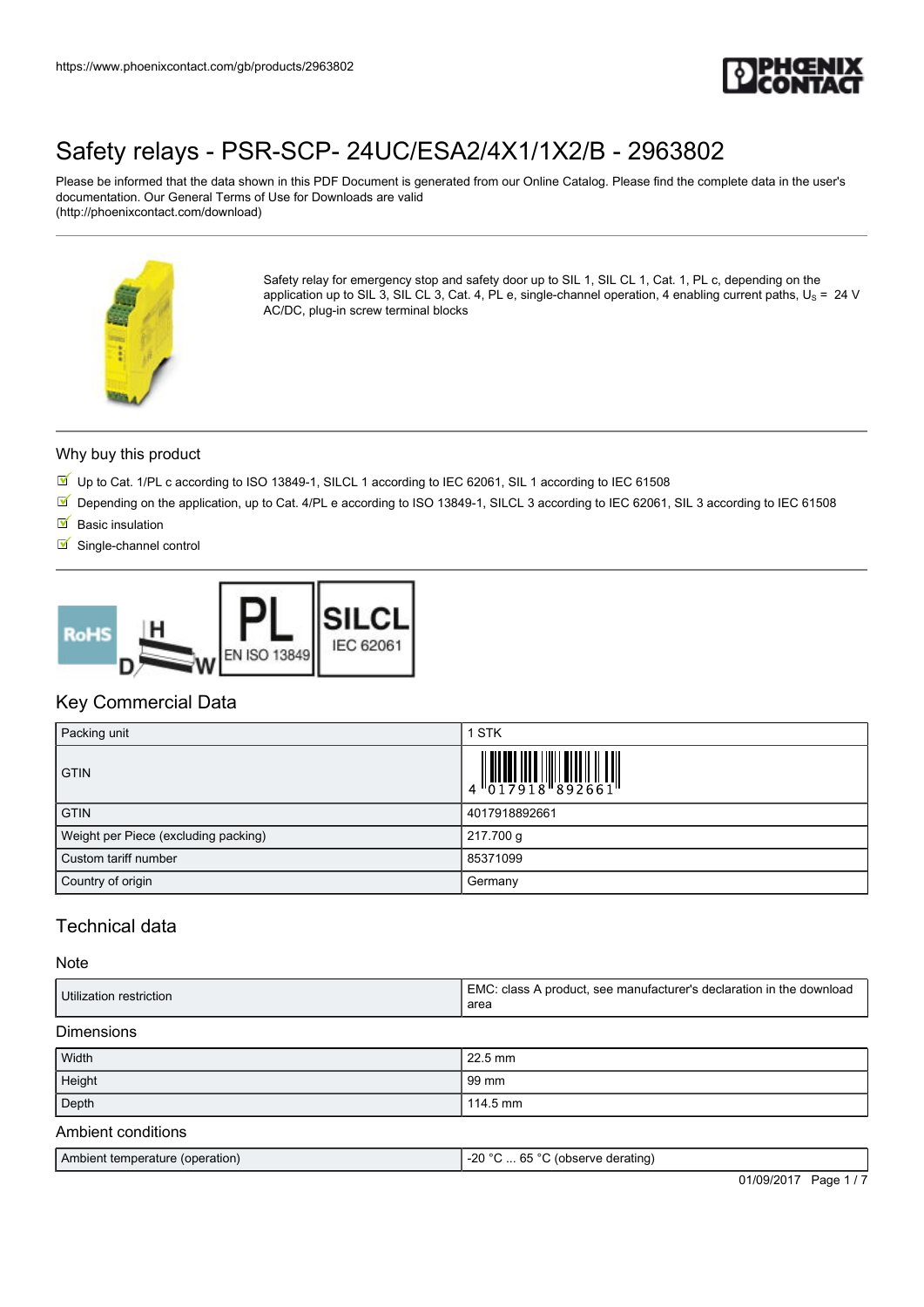

# Technical data

### Ambient conditions

| Ambient temperature (storage/transport)        | $-40 °C$ 70 $°C$                                    |
|------------------------------------------------|-----------------------------------------------------|
| Max. permissible relative humidity (operation) | 75 % (on average, 85% infrequently, non-condensing) |
| Max. permissible humidity (storage/transport)  | 75 % (on average, 85% infrequently, non-condensing) |
| Shock                                          | 15q                                                 |
| Vibration (operation)                          | 10 Hz 150 Hz, 2g                                    |
| Maximum altitude                               | $\leq$ 2000 m (Above sea level)                     |

### Input data

| Rated control circuit supply voltage $U_s$    | 24 V AC/DC -15 % / +10 %                                          |
|-----------------------------------------------|-------------------------------------------------------------------|
| Power consumption at U <sub>s</sub>           | typ. 3.36 W (AC)                                                  |
|                                               | typ. 1.56 W (DC)                                                  |
| Rated control supply current I <sub>s</sub>   | typ. 140 mA AC                                                    |
|                                               | typ. 65 mA DC                                                     |
| Inrush current                                | 2 A ( $\Delta t$ = 10 ms at $U_s$ )                               |
| Current consumption                           | < 50 mA (with $U_s/I_x$ to S12)                                   |
|                                               | 0 mA (with $U_s/I_x$ to S34)                                      |
| Voltage at input/start and feedback circuit   | 24 V DC -15 % / +10 %                                             |
| Typical response time                         | < 65 ms (automatic start)                                         |
|                                               | < 40 ms (manual start)                                            |
| Typ. starting time with $U_s$                 | < 65 ms (when controlled via A1)                                  |
| Typical release time                          | < 45 ms (when controlled via S12)                                 |
|                                               | < 200 ms (when controlled via A1)                                 |
| Recovery time                                 | $< 1$ s                                                           |
| Status display                                | 2 x green LEDs                                                    |
| Maximum switching frequency                   | 1 Hz                                                              |
| Max. permissible overall conductor resistance | approx. 22 $\Omega$ (Input and start circuits at U <sub>s</sub> ) |
| Filter time                                   | 2 ms (at A1 in the event of voltage dips at $U_s$ )               |
|                                               | max. 1.5 ms (at S12; test pulse width)                            |
|                                               | 7.5 ms (at S12; test pulse rate)                                  |
|                                               | Test pulse rate $= 5 \times$ Test pulse width                     |

### Output data

| Contact type                | 4 enabling current paths                         |
|-----------------------------|--------------------------------------------------|
|                             | signaling current path                           |
| Contact material            | AgSnO <sub>2</sub>                               |
| Minimum switching voltage   | 5 V AC/DC                                        |
| Maximum switching voltage   | 250 V AC/DC (Observe the load curve)             |
| Limiting continuous current | 6 A (N/O contact, pay attention to the derating) |
|                             | 6 A (N/C contact)                                |
| Inrush current, minimum     | $10 \text{ mA}$                                  |
| Maximum inrush current      | 20 A ( $\Delta t$ # 100 ms)                      |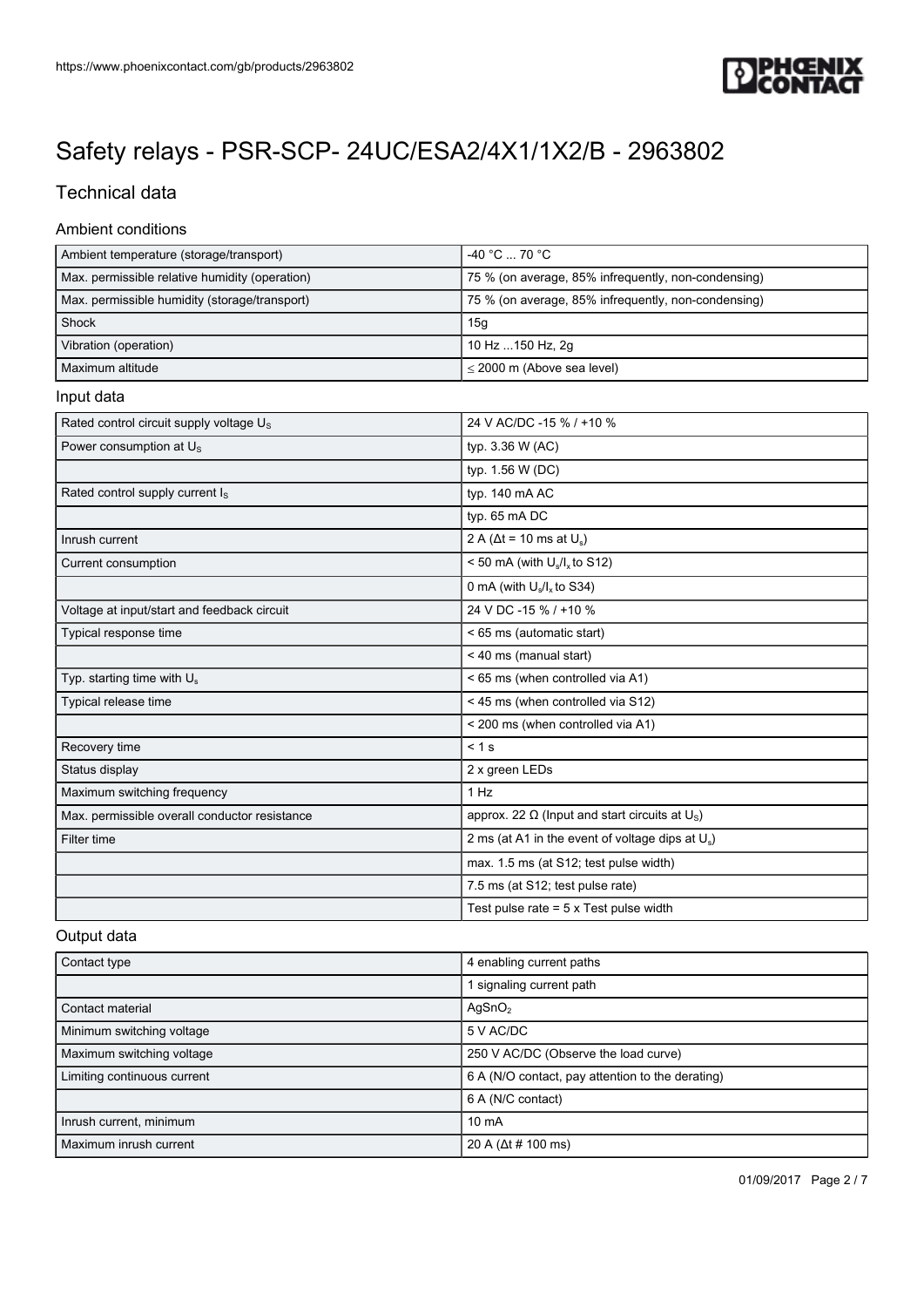

## Technical data

## Output data

| Sq. Total current                            | 72 $A2$ (observe derating)        |
|----------------------------------------------|-----------------------------------|
| Interrupting rating (ohmic load) max.        | 144 W (24 V DC, $\tau$ = 0 ms)    |
|                                              | 288 W (48 V DC, $T = 0$ ms)       |
|                                              | 110 W (110 V DC, $T = 0$ ms)      |
|                                              | 88 W (220 V DC, $\tau$ = 0 ms)    |
|                                              | 1500 VA (250 V AC, $\tau$ = 0 ms) |
| Maximum interrupting rating (inductive load) | 42 W (24 V DC, $\tau$ = 40 ms)    |
|                                              | 42 W (48 V DC, $\tau$ = 40 ms)    |
|                                              | 42 W (110 V DC, $\tau$ = 40 ms)   |
|                                              | 42 W (220 V DC, $\tau$ = 40 ms)   |
| Switching capacity min.                      | 50 mW                             |
| Output fuse                                  | 10 A gL/gG (N/O contact)          |
|                                              | 6 A gL/gG (N/C contact)           |

#### **General**

| Relay type                                  | Electromechanical relay with forcibly guided contacts in accordance with<br>EN 50205 |
|---------------------------------------------|--------------------------------------------------------------------------------------|
| Mechanical service life                     | 10 x $10^6$ cycles                                                                   |
| Nominal operating mode                      | 100% operating factor                                                                |
| Net weight                                  | 217.7 g                                                                              |
| Mounting type                               | DIN rail mounting                                                                    |
| Assembly instructions                       | See derating curve                                                                   |
| Mounting position                           | vertical or horizontal                                                               |
| Degree of protection                        | IP <sub>54</sub>                                                                     |
|                                             | IP <sub>20</sub>                                                                     |
| Min. degree of protection of inst. location | <b>IP54</b>                                                                          |
| Control                                     | single-channel                                                                       |
| Housing material                            | <b>PBT</b>                                                                           |
| Housing color                               | yellow                                                                               |

#### Connection data

| Connection method                     | Screw connection      |
|---------------------------------------|-----------------------|
| pluggable                             | Yes                   |
| Conductor cross section solid min.    | $0.2$ mm <sup>2</sup> |
| Conductor cross section solid max.    | $2.5$ mm <sup>2</sup> |
| Conductor cross section flexible min. | $0.2$ mm <sup>2</sup> |
| Conductor cross section flexible max. | $2.5$ mm <sup>2</sup> |
| Conductor cross section AWG min.      | 24                    |
| Conductor cross section AWG max.      | 12                    |
| Stripping length                      | 7 mm                  |
| Screw thread                          | M3                    |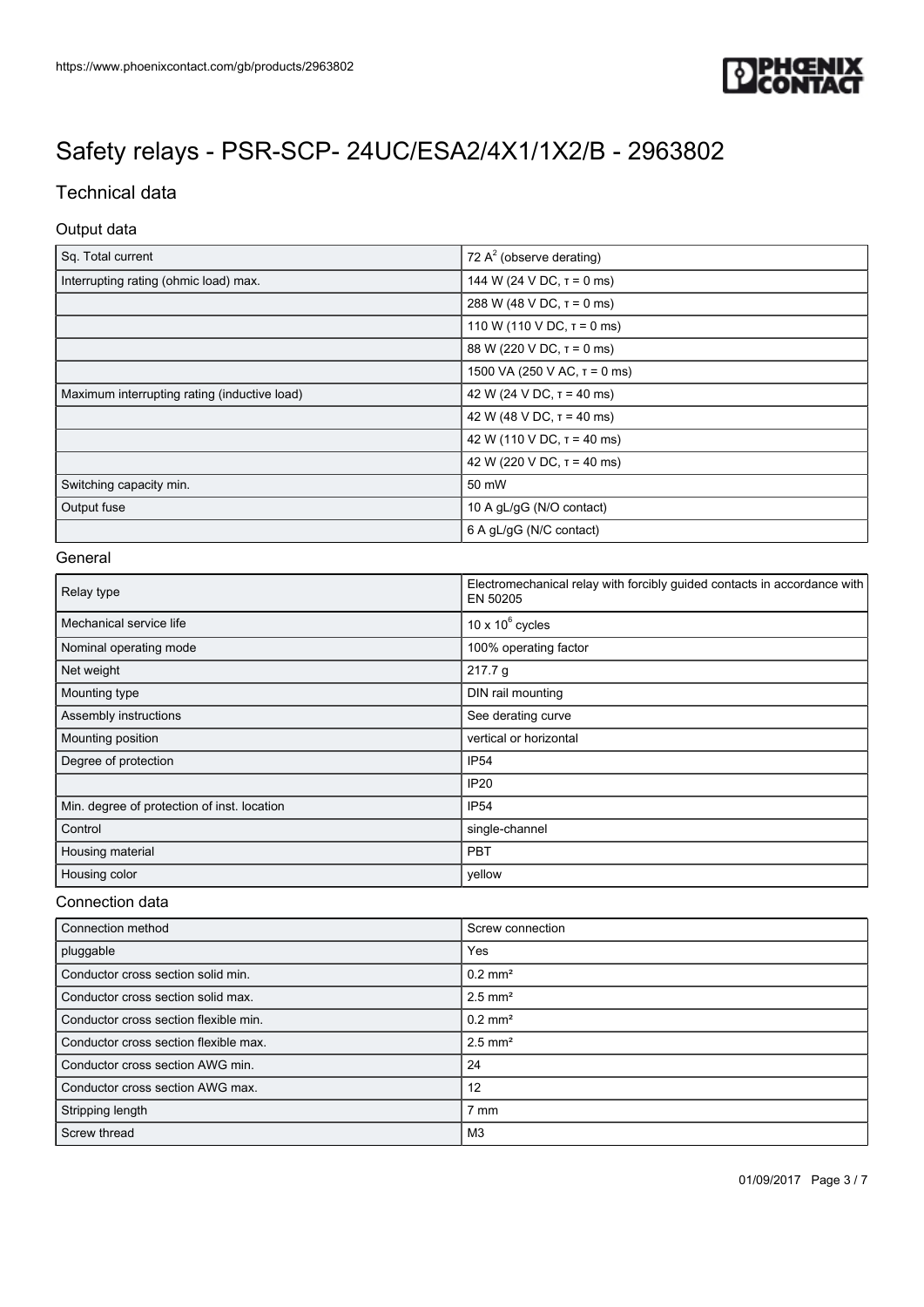

# Technical data

## Safety-related characteristic data

| Stop category                               | 0                                              |
|---------------------------------------------|------------------------------------------------|
| Designation                                 | IEC 61508 - High demand                        |
| Safety Integrity Level (SIL)                | 1 (up to SIL 3 depending on the application)   |
| Designation                                 | IEC 61508 - Low demand                         |
| Safety Integrity Level (SIL)                | 1 (up to SIL 3 depending on the application)   |
| Designation                                 | EN ISO 13849                                   |
| Performance level (PL)                      | c (up to PL e depending on the application)    |
| Category                                    | 1 (up to Cat. 4 depending on the application)  |
| Designation                                 | EN 62061                                       |
| Safety Integrity Level Claim Limit (SIL CL) | 1 (up to SILCL 3 depending on the application) |

### Standards and Regulations

| https://www.phoenixcontact.com/gb/products/2963802<br>Safety relays - PSR-SCP- 24UC/ESA2/4X1/1X2/B - 2963802<br><b>Technical data</b><br>Safety-related characteristic data<br>$\mathbf 0$<br>Stop category<br>Designation<br>IEC 61508 - High demand<br>Safety Integrity Level (SIL)<br>1 (up to SIL 3 depending on the application)<br>IEC 61508 - Low demand<br>Designation<br>Safety Integrity Level (SIL)<br>1 (up to SIL 3 depending on the application)<br>EN ISO 13849<br>Designation<br>Performance level (PL)<br>c (up to PL e depending on the application)<br>Category<br>1 (up to Cat. 4 depending on the application)<br>EN 62061<br>Designation<br>Safety Integrity Level Claim Limit (SIL CL)<br>1 (up to SILCL 3 depending on the application)<br>Shock<br>15g<br>Designation<br>Air clearances and creepage distances between the power circuits<br>DIN EN 50178/VDE 0160<br>Standards/regulations<br>250 V AC<br>Rated insulation voltage<br>Basic insulation 4 kV:<br>between all current paths and housing<br>Safe isolation, reinforced insulation 6 kV:<br>Rated surge voltage/insulation<br>between A1/A2 and 13/14, 23/24, 33/34, 43/44<br>between S11/S12/S33/S34 and 13/14, 23/24, 33/34, 43/44<br>between 51/52 and 13/14, 23/24, 33/34, 43/44<br>$\sqrt{2}$<br>Degree of pollution<br>$\ensuremath{\mathsf{III}}\xspace$<br>Overvoltage category<br>10 Hz  150 Hz, 2g<br>Vibration (operation)<br>CE-compliant<br>Conformance<br>China RoHS<br>Environmentally Friendly Use Period = 50<br>For details about hazardous substances go to tab "Downloads",<br>Category "Manufacturer's declaration"<br>Circuit diagram<br>A1<br>43<br>13<br>23 33<br>51<br>S11 S33 S34 S12<br>C<br>$24VDC$ $\frac{24VDC}{12V}$<br> K1 <br>$\begin{array}{c}\n\frac{M}{N}\\ \n\end{array}$<br>4<br>Logic<br>K <sub>2</sub><br>4<br>Power<br>24V AC/DC<br>$\frac{6}{42}$<br>Ô<br>$44 \quad 52$<br>$14 \quad 24$<br>34 |  |                       |
|--------------------------------------------------------------------------------------------------------------------------------------------------------------------------------------------------------------------------------------------------------------------------------------------------------------------------------------------------------------------------------------------------------------------------------------------------------------------------------------------------------------------------------------------------------------------------------------------------------------------------------------------------------------------------------------------------------------------------------------------------------------------------------------------------------------------------------------------------------------------------------------------------------------------------------------------------------------------------------------------------------------------------------------------------------------------------------------------------------------------------------------------------------------------------------------------------------------------------------------------------------------------------------------------------------------------------------------------------------------------------------------------------------------------------------------------------------------------------------------------------------------------------------------------------------------------------------------------------------------------------------------------------------------------------------------------------------------------------------------------------------------------------------------------------------------------------------------------------------------------------------------------------------------------------------|--|-----------------------|
|                                                                                                                                                                                                                                                                                                                                                                                                                                                                                                                                                                                                                                                                                                                                                                                                                                                                                                                                                                                                                                                                                                                                                                                                                                                                                                                                                                                                                                                                                                                                                                                                                                                                                                                                                                                                                                                                                                                                |  |                       |
|                                                                                                                                                                                                                                                                                                                                                                                                                                                                                                                                                                                                                                                                                                                                                                                                                                                                                                                                                                                                                                                                                                                                                                                                                                                                                                                                                                                                                                                                                                                                                                                                                                                                                                                                                                                                                                                                                                                                |  |                       |
|                                                                                                                                                                                                                                                                                                                                                                                                                                                                                                                                                                                                                                                                                                                                                                                                                                                                                                                                                                                                                                                                                                                                                                                                                                                                                                                                                                                                                                                                                                                                                                                                                                                                                                                                                                                                                                                                                                                                |  |                       |
|                                                                                                                                                                                                                                                                                                                                                                                                                                                                                                                                                                                                                                                                                                                                                                                                                                                                                                                                                                                                                                                                                                                                                                                                                                                                                                                                                                                                                                                                                                                                                                                                                                                                                                                                                                                                                                                                                                                                |  |                       |
|                                                                                                                                                                                                                                                                                                                                                                                                                                                                                                                                                                                                                                                                                                                                                                                                                                                                                                                                                                                                                                                                                                                                                                                                                                                                                                                                                                                                                                                                                                                                                                                                                                                                                                                                                                                                                                                                                                                                |  |                       |
|                                                                                                                                                                                                                                                                                                                                                                                                                                                                                                                                                                                                                                                                                                                                                                                                                                                                                                                                                                                                                                                                                                                                                                                                                                                                                                                                                                                                                                                                                                                                                                                                                                                                                                                                                                                                                                                                                                                                |  |                       |
|                                                                                                                                                                                                                                                                                                                                                                                                                                                                                                                                                                                                                                                                                                                                                                                                                                                                                                                                                                                                                                                                                                                                                                                                                                                                                                                                                                                                                                                                                                                                                                                                                                                                                                                                                                                                                                                                                                                                |  |                       |
|                                                                                                                                                                                                                                                                                                                                                                                                                                                                                                                                                                                                                                                                                                                                                                                                                                                                                                                                                                                                                                                                                                                                                                                                                                                                                                                                                                                                                                                                                                                                                                                                                                                                                                                                                                                                                                                                                                                                |  |                       |
|                                                                                                                                                                                                                                                                                                                                                                                                                                                                                                                                                                                                                                                                                                                                                                                                                                                                                                                                                                                                                                                                                                                                                                                                                                                                                                                                                                                                                                                                                                                                                                                                                                                                                                                                                                                                                                                                                                                                |  |                       |
| <b>Standards and Regulations</b><br><b>Environmental Product Compliance</b><br>Drawings                                                                                                                                                                                                                                                                                                                                                                                                                                                                                                                                                                                                                                                                                                                                                                                                                                                                                                                                                                                                                                                                                                                                                                                                                                                                                                                                                                                                                                                                                                                                                                                                                                                                                                                                                                                                                                        |  |                       |
|                                                                                                                                                                                                                                                                                                                                                                                                                                                                                                                                                                                                                                                                                                                                                                                                                                                                                                                                                                                                                                                                                                                                                                                                                                                                                                                                                                                                                                                                                                                                                                                                                                                                                                                                                                                                                                                                                                                                |  |                       |
|                                                                                                                                                                                                                                                                                                                                                                                                                                                                                                                                                                                                                                                                                                                                                                                                                                                                                                                                                                                                                                                                                                                                                                                                                                                                                                                                                                                                                                                                                                                                                                                                                                                                                                                                                                                                                                                                                                                                |  |                       |
|                                                                                                                                                                                                                                                                                                                                                                                                                                                                                                                                                                                                                                                                                                                                                                                                                                                                                                                                                                                                                                                                                                                                                                                                                                                                                                                                                                                                                                                                                                                                                                                                                                                                                                                                                                                                                                                                                                                                |  |                       |
|                                                                                                                                                                                                                                                                                                                                                                                                                                                                                                                                                                                                                                                                                                                                                                                                                                                                                                                                                                                                                                                                                                                                                                                                                                                                                                                                                                                                                                                                                                                                                                                                                                                                                                                                                                                                                                                                                                                                |  |                       |
|                                                                                                                                                                                                                                                                                                                                                                                                                                                                                                                                                                                                                                                                                                                                                                                                                                                                                                                                                                                                                                                                                                                                                                                                                                                                                                                                                                                                                                                                                                                                                                                                                                                                                                                                                                                                                                                                                                                                |  |                       |
|                                                                                                                                                                                                                                                                                                                                                                                                                                                                                                                                                                                                                                                                                                                                                                                                                                                                                                                                                                                                                                                                                                                                                                                                                                                                                                                                                                                                                                                                                                                                                                                                                                                                                                                                                                                                                                                                                                                                |  |                       |
|                                                                                                                                                                                                                                                                                                                                                                                                                                                                                                                                                                                                                                                                                                                                                                                                                                                                                                                                                                                                                                                                                                                                                                                                                                                                                                                                                                                                                                                                                                                                                                                                                                                                                                                                                                                                                                                                                                                                |  |                       |
|                                                                                                                                                                                                                                                                                                                                                                                                                                                                                                                                                                                                                                                                                                                                                                                                                                                                                                                                                                                                                                                                                                                                                                                                                                                                                                                                                                                                                                                                                                                                                                                                                                                                                                                                                                                                                                                                                                                                |  |                       |
|                                                                                                                                                                                                                                                                                                                                                                                                                                                                                                                                                                                                                                                                                                                                                                                                                                                                                                                                                                                                                                                                                                                                                                                                                                                                                                                                                                                                                                                                                                                                                                                                                                                                                                                                                                                                                                                                                                                                |  |                       |
|                                                                                                                                                                                                                                                                                                                                                                                                                                                                                                                                                                                                                                                                                                                                                                                                                                                                                                                                                                                                                                                                                                                                                                                                                                                                                                                                                                                                                                                                                                                                                                                                                                                                                                                                                                                                                                                                                                                                |  |                       |
|                                                                                                                                                                                                                                                                                                                                                                                                                                                                                                                                                                                                                                                                                                                                                                                                                                                                                                                                                                                                                                                                                                                                                                                                                                                                                                                                                                                                                                                                                                                                                                                                                                                                                                                                                                                                                                                                                                                                |  |                       |
|                                                                                                                                                                                                                                                                                                                                                                                                                                                                                                                                                                                                                                                                                                                                                                                                                                                                                                                                                                                                                                                                                                                                                                                                                                                                                                                                                                                                                                                                                                                                                                                                                                                                                                                                                                                                                                                                                                                                |  |                       |
|                                                                                                                                                                                                                                                                                                                                                                                                                                                                                                                                                                                                                                                                                                                                                                                                                                                                                                                                                                                                                                                                                                                                                                                                                                                                                                                                                                                                                                                                                                                                                                                                                                                                                                                                                                                                                                                                                                                                |  |                       |
|                                                                                                                                                                                                                                                                                                                                                                                                                                                                                                                                                                                                                                                                                                                                                                                                                                                                                                                                                                                                                                                                                                                                                                                                                                                                                                                                                                                                                                                                                                                                                                                                                                                                                                                                                                                                                                                                                                                                |  |                       |
|                                                                                                                                                                                                                                                                                                                                                                                                                                                                                                                                                                                                                                                                                                                                                                                                                                                                                                                                                                                                                                                                                                                                                                                                                                                                                                                                                                                                                                                                                                                                                                                                                                                                                                                                                                                                                                                                                                                                |  |                       |
|                                                                                                                                                                                                                                                                                                                                                                                                                                                                                                                                                                                                                                                                                                                                                                                                                                                                                                                                                                                                                                                                                                                                                                                                                                                                                                                                                                                                                                                                                                                                                                                                                                                                                                                                                                                                                                                                                                                                |  |                       |
|                                                                                                                                                                                                                                                                                                                                                                                                                                                                                                                                                                                                                                                                                                                                                                                                                                                                                                                                                                                                                                                                                                                                                                                                                                                                                                                                                                                                                                                                                                                                                                                                                                                                                                                                                                                                                                                                                                                                |  |                       |
|                                                                                                                                                                                                                                                                                                                                                                                                                                                                                                                                                                                                                                                                                                                                                                                                                                                                                                                                                                                                                                                                                                                                                                                                                                                                                                                                                                                                                                                                                                                                                                                                                                                                                                                                                                                                                                                                                                                                |  |                       |
|                                                                                                                                                                                                                                                                                                                                                                                                                                                                                                                                                                                                                                                                                                                                                                                                                                                                                                                                                                                                                                                                                                                                                                                                                                                                                                                                                                                                                                                                                                                                                                                                                                                                                                                                                                                                                                                                                                                                |  |                       |
|                                                                                                                                                                                                                                                                                                                                                                                                                                                                                                                                                                                                                                                                                                                                                                                                                                                                                                                                                                                                                                                                                                                                                                                                                                                                                                                                                                                                                                                                                                                                                                                                                                                                                                                                                                                                                                                                                                                                |  |                       |
|                                                                                                                                                                                                                                                                                                                                                                                                                                                                                                                                                                                                                                                                                                                                                                                                                                                                                                                                                                                                                                                                                                                                                                                                                                                                                                                                                                                                                                                                                                                                                                                                                                                                                                                                                                                                                                                                                                                                |  |                       |
|                                                                                                                                                                                                                                                                                                                                                                                                                                                                                                                                                                                                                                                                                                                                                                                                                                                                                                                                                                                                                                                                                                                                                                                                                                                                                                                                                                                                                                                                                                                                                                                                                                                                                                                                                                                                                                                                                                                                |  |                       |
|                                                                                                                                                                                                                                                                                                                                                                                                                                                                                                                                                                                                                                                                                                                                                                                                                                                                                                                                                                                                                                                                                                                                                                                                                                                                                                                                                                                                                                                                                                                                                                                                                                                                                                                                                                                                                                                                                                                                |  |                       |
|                                                                                                                                                                                                                                                                                                                                                                                                                                                                                                                                                                                                                                                                                                                                                                                                                                                                                                                                                                                                                                                                                                                                                                                                                                                                                                                                                                                                                                                                                                                                                                                                                                                                                                                                                                                                                                                                                                                                |  |                       |
|                                                                                                                                                                                                                                                                                                                                                                                                                                                                                                                                                                                                                                                                                                                                                                                                                                                                                                                                                                                                                                                                                                                                                                                                                                                                                                                                                                                                                                                                                                                                                                                                                                                                                                                                                                                                                                                                                                                                |  |                       |
|                                                                                                                                                                                                                                                                                                                                                                                                                                                                                                                                                                                                                                                                                                                                                                                                                                                                                                                                                                                                                                                                                                                                                                                                                                                                                                                                                                                                                                                                                                                                                                                                                                                                                                                                                                                                                                                                                                                                |  |                       |
|                                                                                                                                                                                                                                                                                                                                                                                                                                                                                                                                                                                                                                                                                                                                                                                                                                                                                                                                                                                                                                                                                                                                                                                                                                                                                                                                                                                                                                                                                                                                                                                                                                                                                                                                                                                                                                                                                                                                |  |                       |
|                                                                                                                                                                                                                                                                                                                                                                                                                                                                                                                                                                                                                                                                                                                                                                                                                                                                                                                                                                                                                                                                                                                                                                                                                                                                                                                                                                                                                                                                                                                                                                                                                                                                                                                                                                                                                                                                                                                                |  |                       |
|                                                                                                                                                                                                                                                                                                                                                                                                                                                                                                                                                                                                                                                                                                                                                                                                                                                                                                                                                                                                                                                                                                                                                                                                                                                                                                                                                                                                                                                                                                                                                                                                                                                                                                                                                                                                                                                                                                                                |  |                       |
|                                                                                                                                                                                                                                                                                                                                                                                                                                                                                                                                                                                                                                                                                                                                                                                                                                                                                                                                                                                                                                                                                                                                                                                                                                                                                                                                                                                                                                                                                                                                                                                                                                                                                                                                                                                                                                                                                                                                |  |                       |
|                                                                                                                                                                                                                                                                                                                                                                                                                                                                                                                                                                                                                                                                                                                                                                                                                                                                                                                                                                                                                                                                                                                                                                                                                                                                                                                                                                                                                                                                                                                                                                                                                                                                                                                                                                                                                                                                                                                                |  |                       |
|                                                                                                                                                                                                                                                                                                                                                                                                                                                                                                                                                                                                                                                                                                                                                                                                                                                                                                                                                                                                                                                                                                                                                                                                                                                                                                                                                                                                                                                                                                                                                                                                                                                                                                                                                                                                                                                                                                                                |  | 01/09/2017 Page 4 / 7 |
|                                                                                                                                                                                                                                                                                                                                                                                                                                                                                                                                                                                                                                                                                                                                                                                                                                                                                                                                                                                                                                                                                                                                                                                                                                                                                                                                                                                                                                                                                                                                                                                                                                                                                                                                                                                                                                                                                                                                |  |                       |
|                                                                                                                                                                                                                                                                                                                                                                                                                                                                                                                                                                                                                                                                                                                                                                                                                                                                                                                                                                                                                                                                                                                                                                                                                                                                                                                                                                                                                                                                                                                                                                                                                                                                                                                                                                                                                                                                                                                                |  |                       |
|                                                                                                                                                                                                                                                                                                                                                                                                                                                                                                                                                                                                                                                                                                                                                                                                                                                                                                                                                                                                                                                                                                                                                                                                                                                                                                                                                                                                                                                                                                                                                                                                                                                                                                                                                                                                                                                                                                                                |  |                       |
|                                                                                                                                                                                                                                                                                                                                                                                                                                                                                                                                                                                                                                                                                                                                                                                                                                                                                                                                                                                                                                                                                                                                                                                                                                                                                                                                                                                                                                                                                                                                                                                                                                                                                                                                                                                                                                                                                                                                |  |                       |

### Environmental Product Compliance

| China RoHS | Environmentally Friendly Use Period = 50                                                               |
|------------|--------------------------------------------------------------------------------------------------------|
|            | For details about hazardous substances go to tab "Downloads",<br>Category "Manufacturer's declaration" |

# Drawings



### Circuit diagram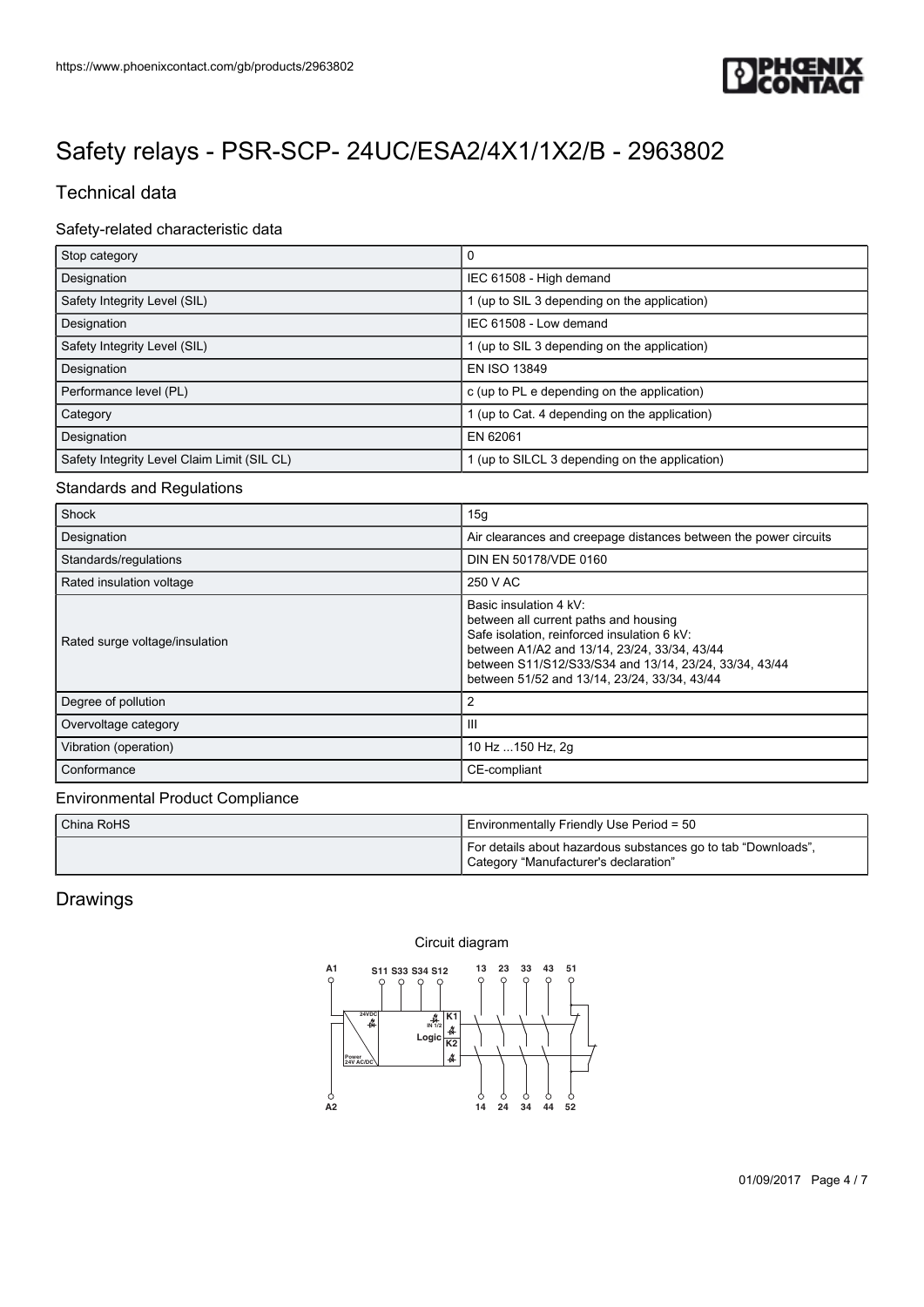



Single-channel safety door monitoring

Circuit diagram



Single-channel emergency stop monitoring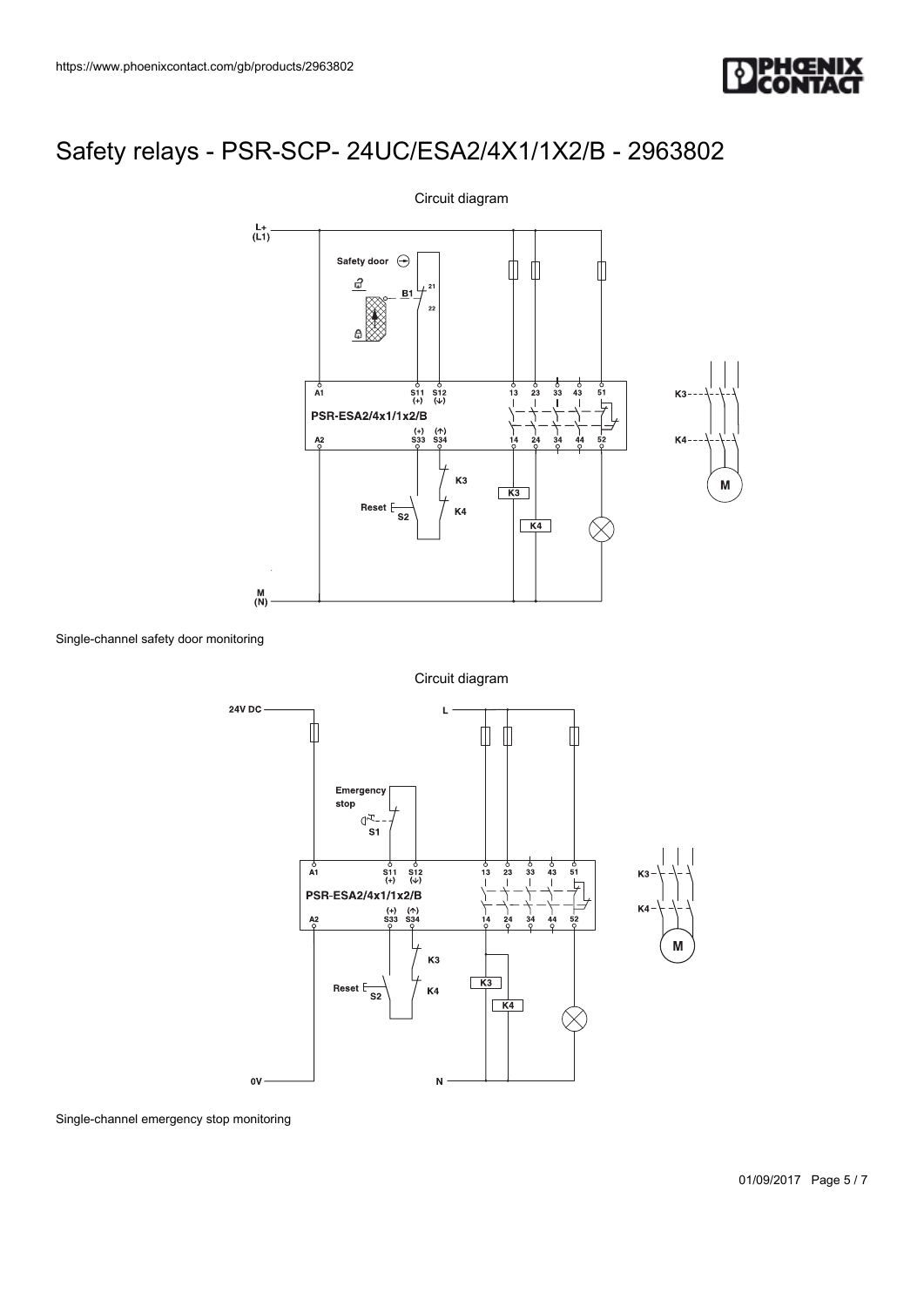

## **Classifications**

## eCl@ss

| eCl@ss 4.0 | 27371102 |
|------------|----------|
| eCl@ss 4.1 | 27371102 |
| eCl@ss 5.0 | 27371901 |
| eCl@ss 5.1 | 27371901 |
| eCl@ss 6.0 | 27371819 |
| eCl@ss 7.0 | 27371819 |
| eCl@ss 8.0 | 27371819 |
| eCl@ss 9.0 | 27371819 |

#### ETIM

| <b>ETIM 2.0</b> | EC000196 |
|-----------------|----------|
| <b>ETIM 3.0</b> | EC001449 |
| <b>ETIM 4.0</b> | EC001449 |
| <b>ETIM 5.0</b> | EC001449 |
| <b>ETIM 6.0</b> | EC001449 |

### UNSPSC

| UNSPSC 6.01          | 30211901 |
|----------------------|----------|
| <b>UNSPSC 7.0901</b> | 39121501 |
| UNSPSC 11            | 39121501 |
| <b>UNSPSC 12.01</b>  | 39121501 |
| UNSPSC 13.2          | 39121501 |

## Approvals

#### Approvals

#### Approvals

UL Listed / cUL Listed / Functional Safety / EAC / EAC / cULus Listed

#### Ex Approvals

### Approval details



<http://database.ul.com/cgi-bin/XYV/template/LISEXT/1FRAME/index.htm> FILE E 140324